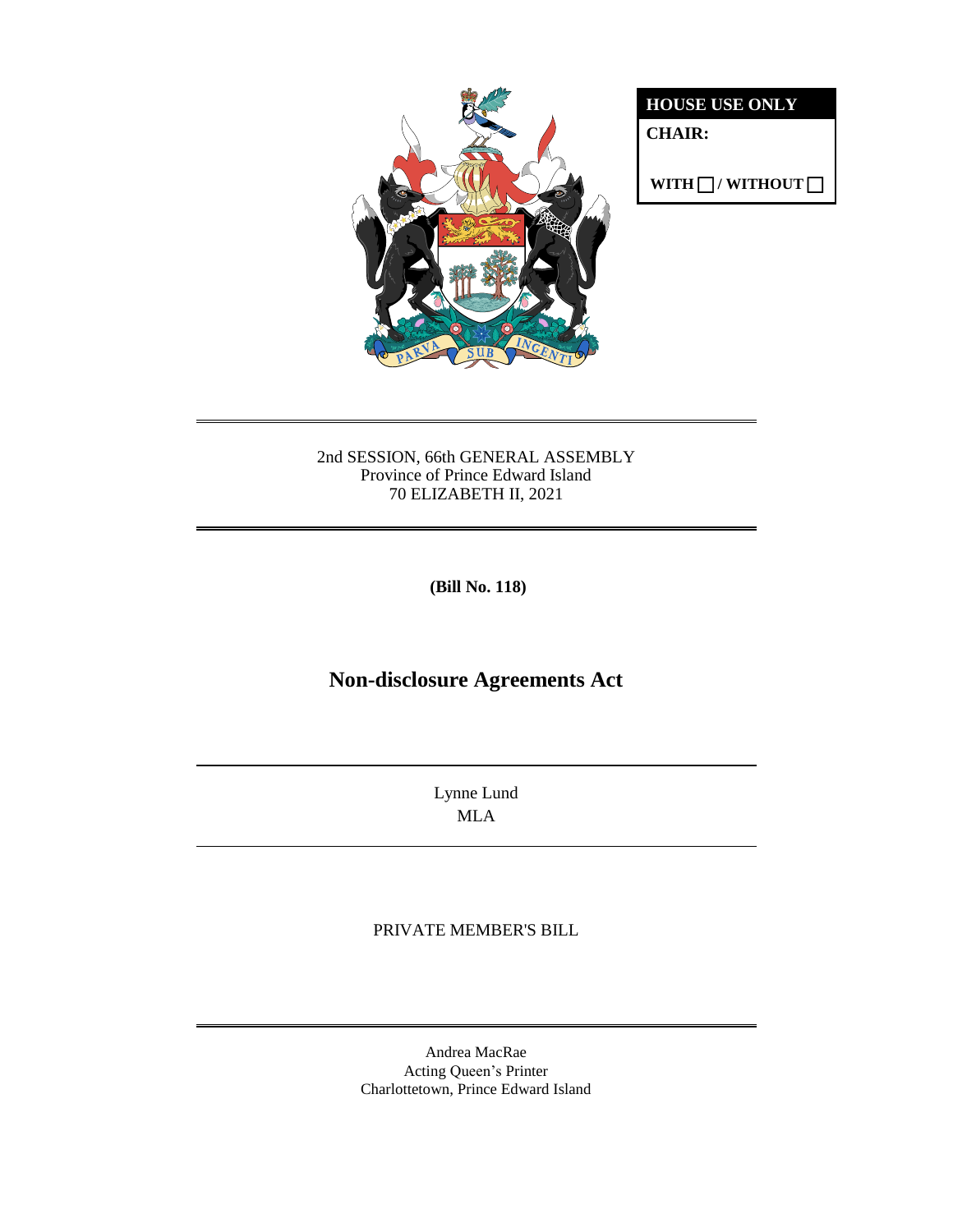| <b>Prince Edward Island</b><br><b>Legislative Assembly</b> |                |                  | <b>ASSEMBLY / SESSION / YEAR</b><br>66th General Assembly / 2nd / 2021 |              |
|------------------------------------------------------------|----------------|------------------|------------------------------------------------------------------------|--------------|
| <b>AMENDMENTS</b>                                          |                |                  |                                                                        |              |
| <b>BILL NUMBER: 118</b>                                    |                |                  | PAGE No.<br>of<br>10<br>$\overline{2}$                                 | <b>PAGES</b> |
| <b>TITLE: Non-disclosure Agreements Act</b>                |                |                  |                                                                        |              |
|                                                            |                |                  |                                                                        |              |
| $\#$                                                       | <b>SECTION</b> | <b>AMENDMENT</b> |                                                                        | <b>DATE</b>  |
|                                                            |                |                  |                                                                        |              |
|                                                            |                |                  |                                                                        |              |
|                                                            |                |                  |                                                                        |              |
|                                                            |                |                  |                                                                        |              |
|                                                            |                |                  |                                                                        |              |
|                                                            |                |                  |                                                                        |              |
|                                                            |                |                  |                                                                        |              |
|                                                            |                |                  |                                                                        |              |
|                                                            |                |                  |                                                                        |              |
|                                                            |                |                  |                                                                        |              |
| NOTED:                                                     |                |                  | <b>CERTIFIED CORRECT:</b>                                              |              |
| <b>COMMITTEE CLERK</b>                                     |                |                  | CHAIR, IN COMMITTEE                                                    |              |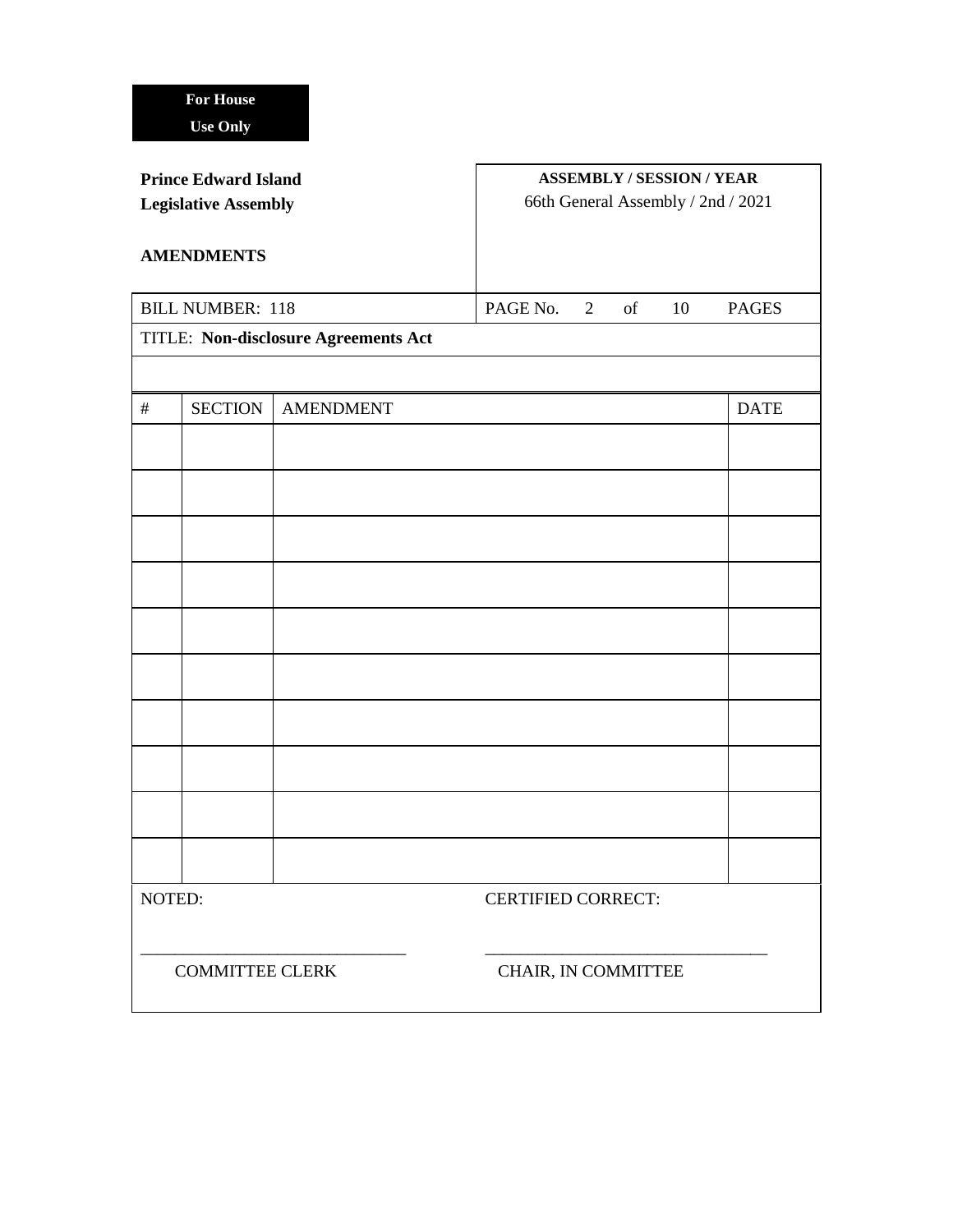

## **NON-DISCLOSURE AGREEMENTS ACT**

**BILL NO. 118 2021**

BE IT ENACTED by the Lieutenant Governor and the Legislative Assembly of the Province of Prince Edward Island as follows:

#### **1. Definitions**

In this Act

- (a) "**discrimination**" means discrimination as defined in the *Human Rights Act,* R.S.P.E.I. 1988, Cap. H-12;
- (b) "**harassment**" means any action, conduct or comment that can reasonably be expected to cause offence, humiliation or other physical or psychological injury or illness to a person and, without limiting the generality of the foregoing, includes actions, conduct or comments of a sexual nature, including but not limited to
	- (i) sexual solicitations or advances,
	- (ii) sexually suggestive remarks, jokes or gestures,
	- (iii) circulating or sharing inappropriate images,
	- (iv) unwanted physical contact,
	- (v) any action, conduct or comment that might reasonably be perceived as placing a condition of a sexual nature on employment, an opportunity for training or a promotion, or
	- (vi) a reprisal or threat of reprisal for rejecting a sexual solicitation or advance;
- (c) "**Minister**" means the member of the Executive Council charged by order of the Lieutenant Governor in Council with the administration of this Act;
- (d) "**non-disclosure agreement**" means a provision in writing in a settlement agreement, however described, between a relevant person and
	- (i) the party responsible, or
	- (ii) the person who committed or is alleged to have committed the harassment or discrimination,

whereby the relevant person agrees not to disclose any material information about the circumstances of a dispute between them concerning allegations of harassment or discrimination that are unlawful under an enactment or Act of the Parliament of Canada;

(e) "**party responsible**" means a person who has an obligation in law to take reasonable steps to prevent harassment and discrimination in the place where the harassment or discrimination occurred or is alleged to have occurred;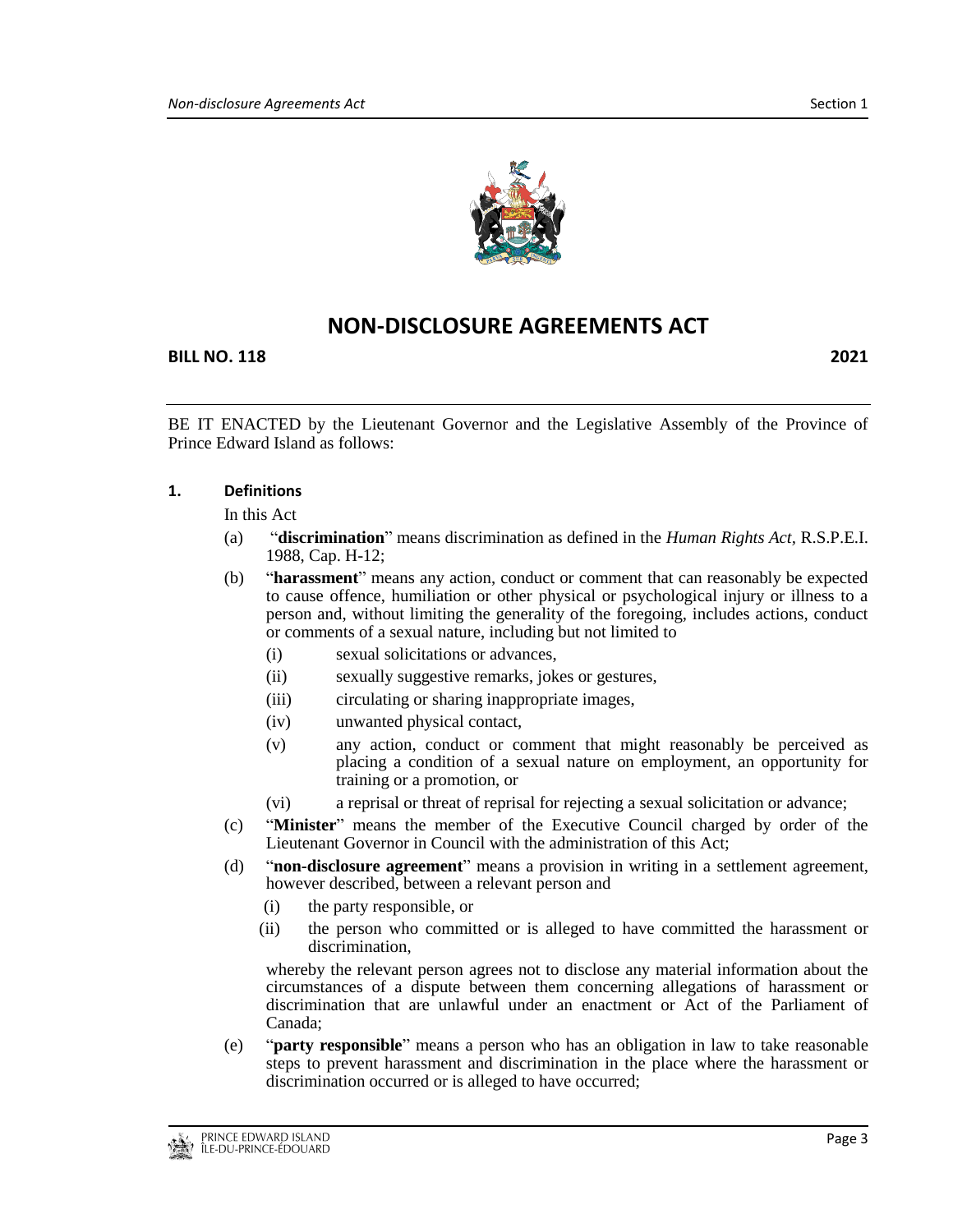- (f) "**relevant person**" means the person who has experienced or made allegations about harassment or discrimination;
- (g) "**settlement agreement**" means an agreement between two or more parties that disposes of one or more issues in dispute between the parties in relation to allegations of harassment or discrimination.

## **2. Administration of Act**

The Minister is responsible for the administration of this Act.

## **3. Purpose**

The purpose of this Act is to regulate the content and use of non-disclosure agreements.

## **4. Non-disclosure agreement**

- (1) Other than in accordance with subsection (2), no party responsible or person who committed or who is alleged to have committed harassment or discrimination shall enter into a nondisclosure agreement with a relevant person where
	- (a) the relevant person has experienced or made allegations of harassment or

discrimination; and

(b) the non-disclosure agreement has the purpose or effect of concealing the details relating to a complaint of harassment or discrimination.

## **Non-disclosure agreement permitted**

(2) A party responsible or person who committed or who is alleged to have committed harassment or discrimination may only enter into a non-disclosure agreement with a relevant person in accordance with this section if such an agreement is the expressed wish and preference of the relevant person concerned.

#### **Enforceability of agreement**

- (3) Where a non-disclosure agreement is made under subsection (2), the agreement shall only be enforceable where
	- (a) the relevant person has had a reasonable opportunity to receive independent legal advice;
	- (b) there have been no undue attempts to influence the relevant person in respect of the decision to include a requirement not to disclose any material information;
	- (c) the agreement does not adversely affect
		- (i) the health or safety of a third party, or
		- (ii) the public interest;
	- (d) the agreement includes an opportunity for the relevant person to decide to waive their own confidentiality in the future and the process for doing so; and
	- (e) the agreement is of a set and limited duration.

## **Separate agreement prohibited**

(4) A party responsible shall not enter into a separate non-disclosure agreement with the person who committed or is alleged to have committed the harassment or discrimination for the purpose of preventing a lawful investigation into a complaint of harassment or discrimination.

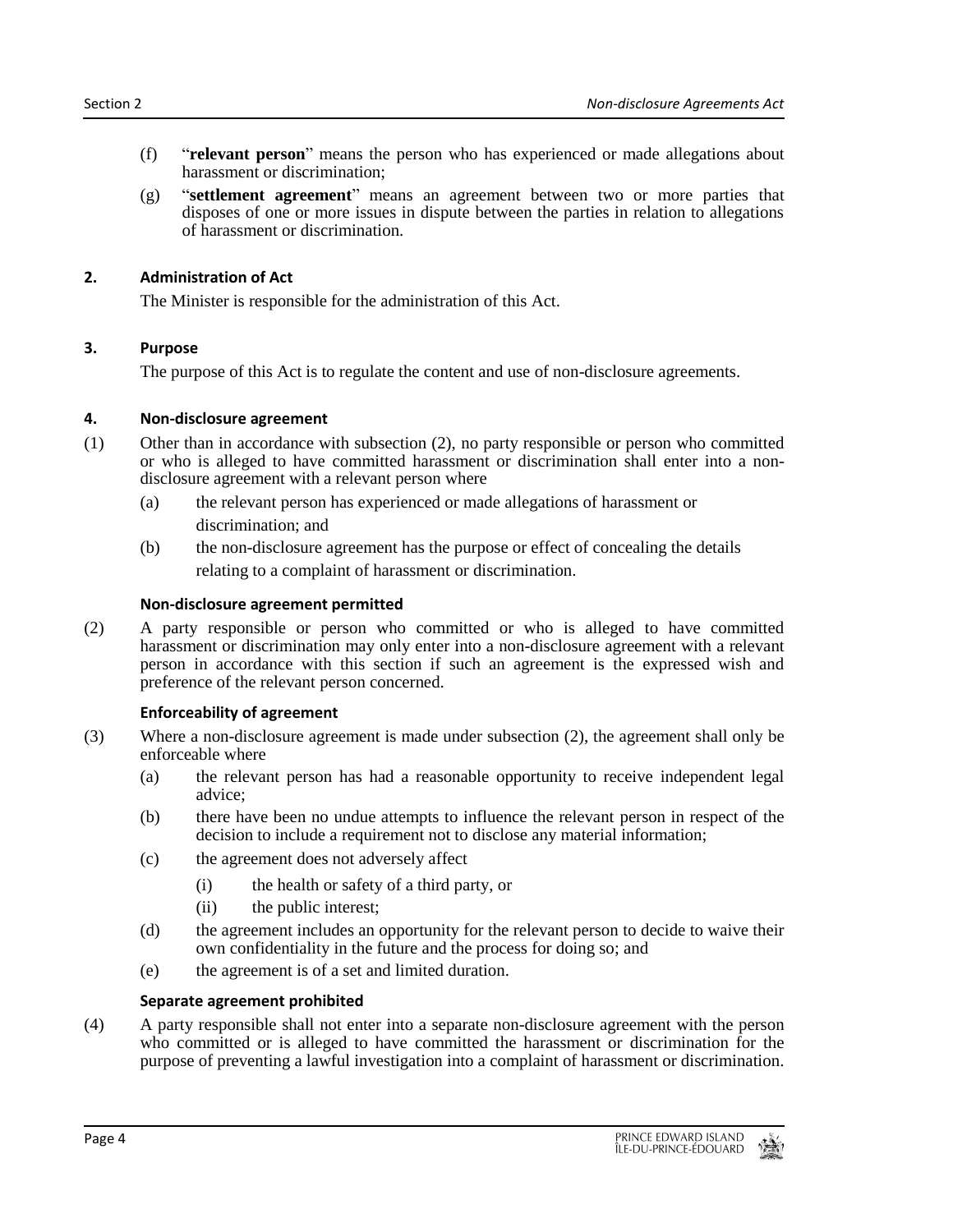### **Agreement null and void**

(5) Where a non-disclosure agreement following an allegation or incident of harassment or discrimination is made that does not comply with subsections (3) or (4), that non-disclosure agreement is null and void.

## **Non-application**

- (6) An agreement made in accordance with subsection (2) shall not apply to
	- (a) any disclosure of information protected or required under the *Employment Standards Act*, R.S.P.E.I. 1988, Cap.E-6.2, the *Human Rights Act*, the *Occupational Health and Safety Act* R.S.P.E.I. 1988, Cap. O-1.01, or any disclosure protected or required under another enactment or Act of the Parliament of Canada;
	- (b) artistic expression by the relevant person that does not identify
		- (i) the party responsible or the person who committed or is alleged to have committed the harassment or discrimination, or
		- (ii) the terms of the non-disclosure agreement;
	- (c) any communication relating to the harassment or discrimination between the relevant person and
		- (i) a person whose duties include the enforcement of an enactment or Act of the Parliament of Canada, with respect to a matter within the person's power to investigate,
		- (ii) a person authorized to practise law in the province pursuant to section 20 of the *Legal Profession Act* R.S.P.E.I. 1988, Cap. L-6.1,
		- (iii) a medical practitioner as defined in the *Interpretation Act* R.S.P.E.I. 1988, Cap. I-8.1,
		- (iv) a psychologist or psychological associate as defined in the *Psychologists Act* R.S.P.E.I. 1988, Cap. P-27.2,
		- (v) a registered nurse or nurse practitioner as defined in the Registered Nurses Regulations (EC350/18) under the *Regulated Health Professions Act* R.S.P.E.I. 1988, Cap. R-10.1,
		- (vi) a social worker as defined in the *Social Work Act* R.S.P.E.I. 1988, Cap. S-5;
		- (vii) a person who provides victim services pursuant to the *Victims of Crime Act* R.S.P.E.I. 1988, Cap. V-3.1,
		- (viii) a community elder, spiritual counsellor or counsellor who is providing culturally specific services to the relevant person,
		- (ix) the Office of the Ombudsperson within the meaning of the *Ombudsperson Act* R.S.P.E.I. 1988, Cap. O-5.01,
		- (x) a friend, a family member or personal supporter as specified or approved in the non-disclosure agreement, or
		- (xi) a person or class of persons prescribed in the regulations.

## **Non-application, hiring**

(7) An agreement made in accordance with subsection (2) that relates to a previous employment relationship does not apply to a relevant person's communication with a prospective employer for the purpose of obtaining employment and providing information about the relevant person's employment history, including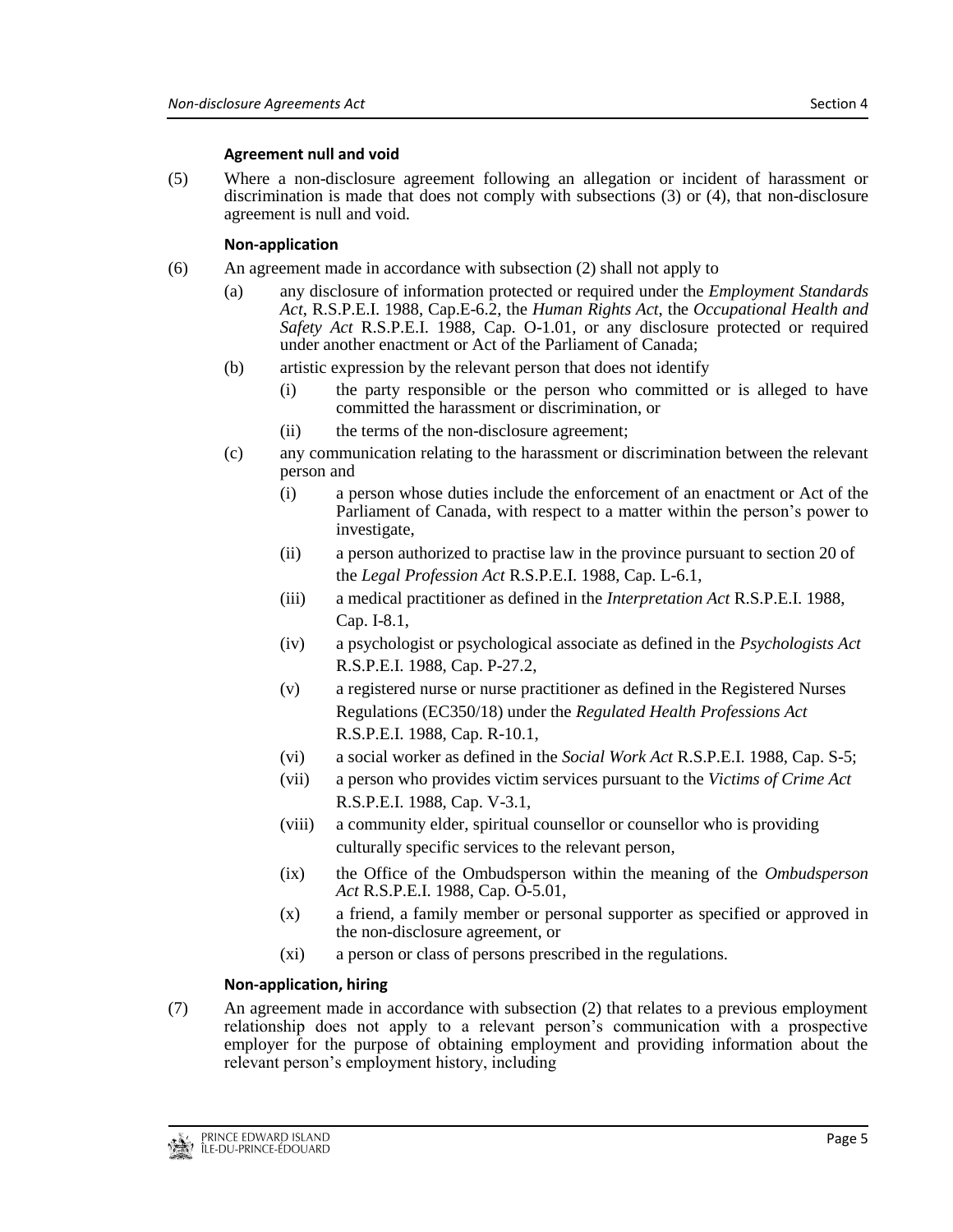- (a) disclosure of the fact that a settlement agreement was reached with the party responsible or the person who committed or is alleged to have committed the harassment or discrimination; and
- (b) that the settlement agreement includes a non-disclosure agreement

if the communication does not state the particulars of the harassment or discrimination that occurred or is alleged to have occurred.

#### **Plain language**

(8) A non-disclosure agreement made under subsection (2) shall, insofar as is possible, be written in plain language.

#### **Non-disparagement agreement**

(9) In this section, all references to a non-disclosure agreement shall be taken to also refer to a non-disparagement agreement where the non-disparagement agreement has the effect or purpose of concealing details relating to an allegation or incident of harassment or discrimination.

#### **Disclosure of amount paid**

(10) Subject to subsection (6), nothing in this section prohibits the inclusion or enforcement of a provision in a settlement agreement that precludes the disclosure of the amount paid in the settlement of a claim.

#### **5. Existing agreements**

Notwithstanding the provisions of a non-disclosure agreement entered into before the coming into force of this Act, no such agreement shall apply to disclosures permitted under subsections  $4(6)$  and  $4(7)$ .

#### **6. Offence**

A party responsible or person who committed or is alleged to have committed harassment or discrimination who, after the coming into force of this Act, enters into a non-disclosure agreement that is not made in accordance with section 4, is guilty of an offence and is liable on summary conviction to a fine of not less than \$2,000 or more than \$10,000.

#### **7. Regulations**

The Lieutenant Governor in Council may make regulations

- (a) defining terms used but not defined in this Act;
- (b) respecting any matter that the Lieutenant Governor in Council considers necessary or advisable to carry out the intent and purpose of this Act; and
- (c) prescribing persons or classes of persons to whom a non-disclosure agreement does not apply under subsection 4(6).

#### **8. Appropriation required**

The moneys required for the purpose of this Act shall be paid out of moneys appropriated for that purpose by the Legislature.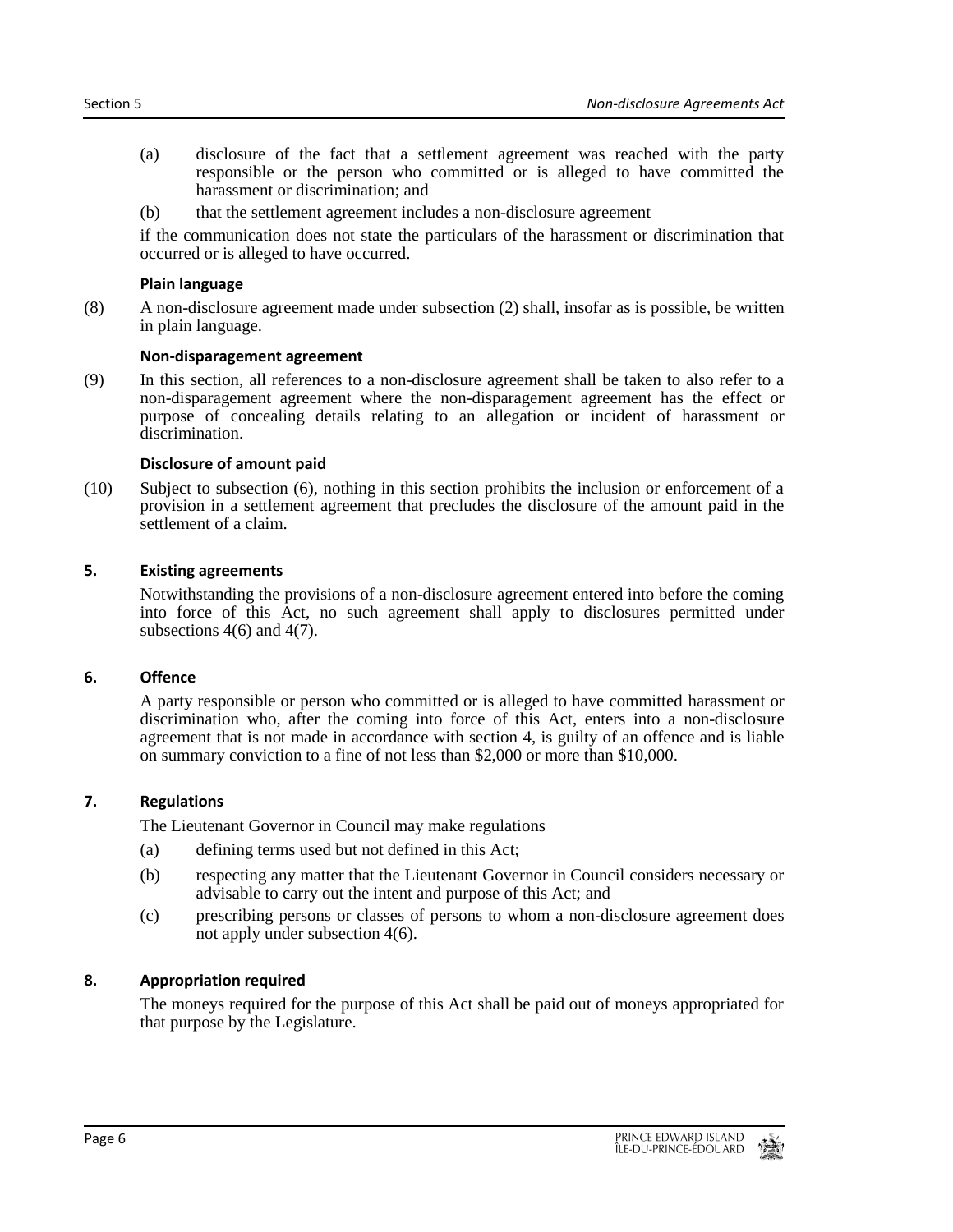## **9. Commencement**

This Act comes into force six months following Royal Assent or on a date to be proclaimed by the Lieutenant Governor in Council, whichever is earlier.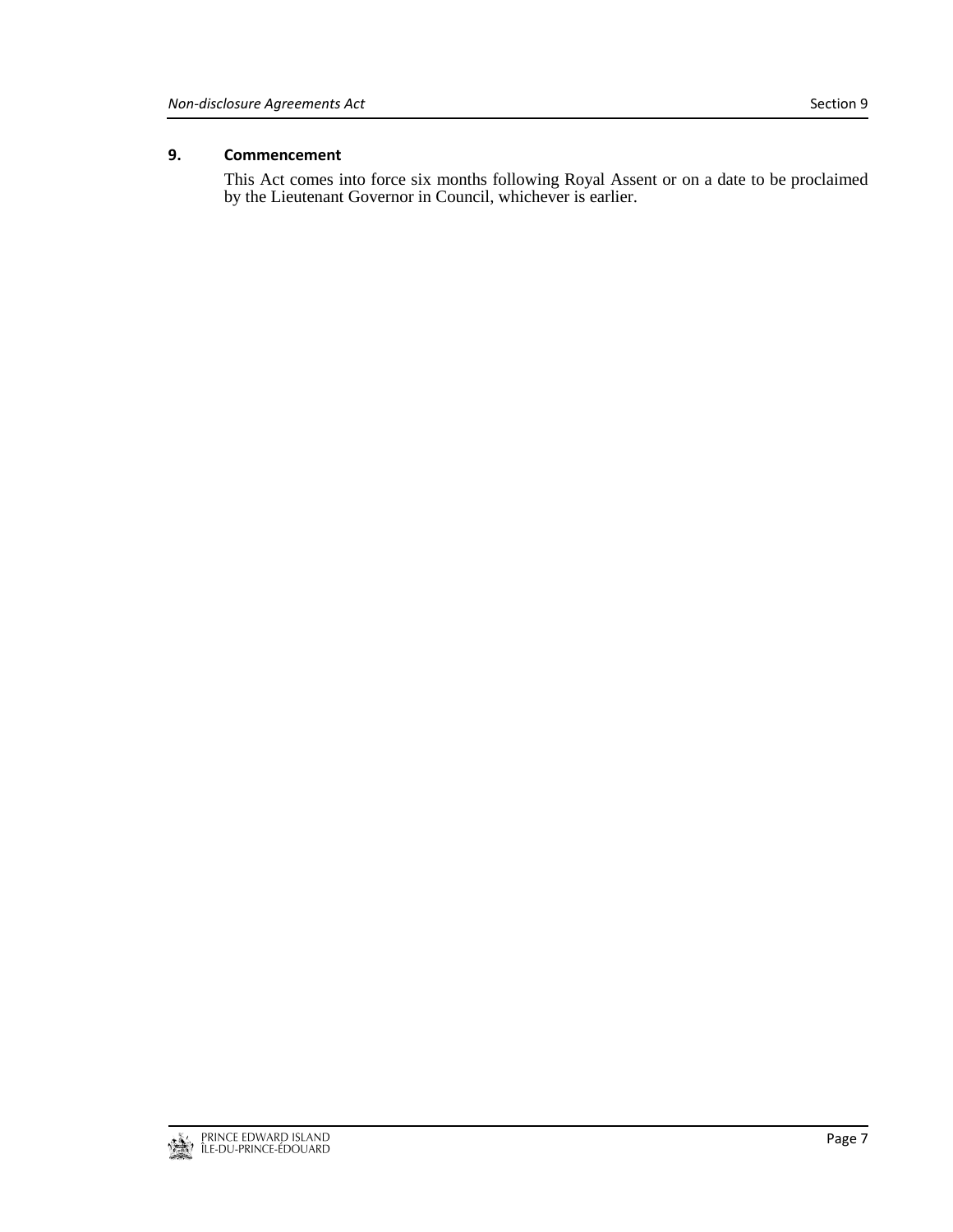## **EXPLANATORY NOTES**

**SECTION 1** establishes definitions to be used for the purposes of the Act, including definitions of "discrimination", "harassment", "Minister", "non-disclosure agreement", "party responsible" "relevant person" and "settlement agreement".

**SECTION 2** provides that the Minister is responsible for the administration of the Act.

**SECTION 3** establishes that the purpose of the Act is to regulate the content and use of nondisclosure agreements.

**SECTION 4** sets out various requirements governing non-disclosure agreements and provides that agreements that do not comply with the requirements are null and void.

**SECTION 5** provides that a non-disclosure agreement that was made before the coming into operation of the Act, does not apply to permitted disclosures set out in section 4.

**SECTION 6** establishes an offence for a party responsible or person who committed or is alleged to have committed harassment or discrimination who, after the coming into force of this Act, enters into a non-disclosure agreement that is not made in accordance with section 4 of the Act.

**SECTION 7** establishes regulation-making powers for the purpose of the Act.

**SECTION 8** provides for the moneys needed for the purpose of this Act to be paid out of moneys appropriated for that purpose by the Legislature.

**SECTION 9** provides for the commencement of the Act.